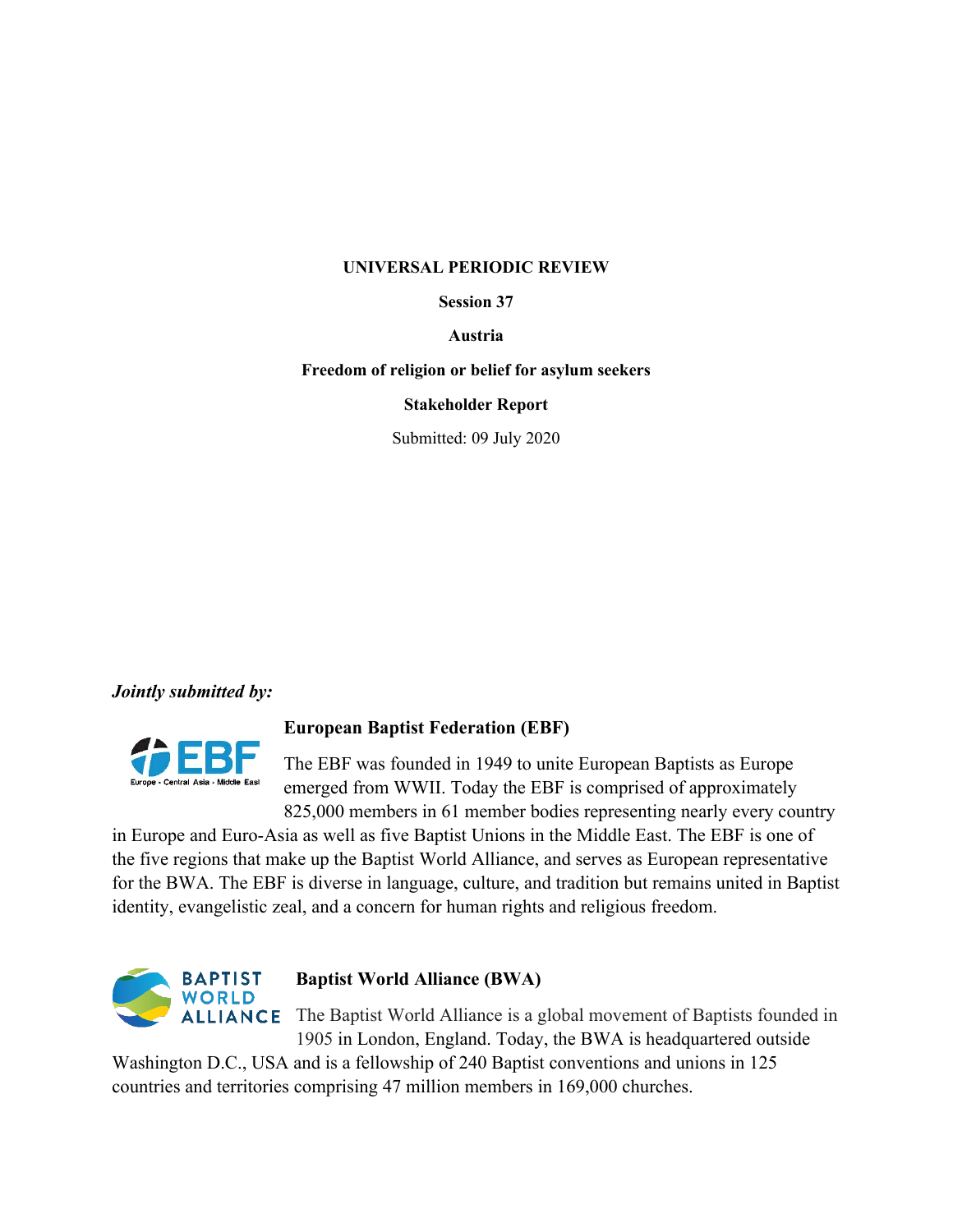## **Summary Report**

- 1. This repor<sup>t</sup> focuses specifically on the rights of those seeking asylum in Austria on the basis of religious persecution in their country of origin. Based on Article 14 of the UNDHR, the 1951 Convention Relating to the Status of Refugees provides that that the term "refugee" apply to any person who "owing to well-founded fear of being persecuted for reasons of race, religion, nationality, membership of <sup>a</sup> particular social group or political opinion, is outside of the country of his nationality and is unable or, owing to such fear, is unwilling to avail him or herself of the protection of that country." (Article 1A(2)). Further, Article 3 states that the contracting states should apply the provisions of the Convention to refugees without discrimination as to race, religion, or country of origin. In regards to return or "refoulement," no contracting state should expel or return <sup>a</sup> refugee in any manner whatsoever to the frontiers of their territories where her/his life or freedom would be threatened on the account of his race, religion, nationality, membership of <sup>a</sup> particular social group or political opinion. <sup>1</sup> Austria is signatory to the 1951 Convention as well as party to the Common European Asylum System. Further Article 45a of the Austrian Aliens Force Police Act states that forcible return to the home country is not permissible in terms of non-refoulement principle in case of substantial grounds for the belief that in the state of origin, the life or freedom of the asylum-seeker would be in danger for reasons of race, religion, nationality, membership in <sup>a</sup> social group, or political opinion. 2 Since 2015 Austria has received 186,380 asylum applications, of which 96,559 persons were granted either asylum, subsidiary protections or humanitarian residence permits. 3
- 2. The Conventions Relating to the Status of Refugees protect the right to asylum for those whose life or freedom is threatened in their country of origin or residence due to their religious belief or affiliation. Article 18 of the UNDHR guarantees the right to freedom of religion or belief, "including the right to freedom of thought, conscience and religion; this right includes freedom to change his or her religion or belief and freedom, either alone or in community with others in public and private, to manifest his/her religion or belief in teaching, practice, worship, and observance."<sup>4</sup> When these rights are violated in <sup>a</sup> person'<sup>s</sup> country of origin such that <sup>a</sup> person cannot practice their religion or choose or express their religious convictions in peace and safety, this constitutes legal grounds to seek asylum in another country.

<sup>1</sup> *Convention relating to the Status of Refugees* (adopted 28 July 1951, entered into force April 1954). 189 UNTS 137 (Refugee Convention)

<sup>&</sup>lt;sup>2</sup> "The Organization of Asylum and Migration Policies in Austria," International Organization for Migration, Country Office for Austria, December 2015.

<sup>3</sup> "*Jährliche Asylantragszahlen in Österreich seit <sup>2000</sup>*" and "*Entscheidungen im Asylverfahren 2014-2020*" Migration info und grafik – Grundlegende Richtung des Mediums: Informationen zu Asyl, Flucht, Grundversorgung und Integration. [https://www.migration-infografik.at/asyl/at\\_asylstatistiken\\_2020/#antraege](https://www.migration-infografik.at/asyl/at_asylstatistiken_2020/#antraege) Note that calculation was reached by comparing asylum applications beginning in the year 2015 and asylum decisions reached beginning in the year 2016, to account for processing times

<sup>4</sup> Article 18. *International Covenant on Civil and Political Rights.* (adopted 16 December 1966, entered into force 23 March 1976).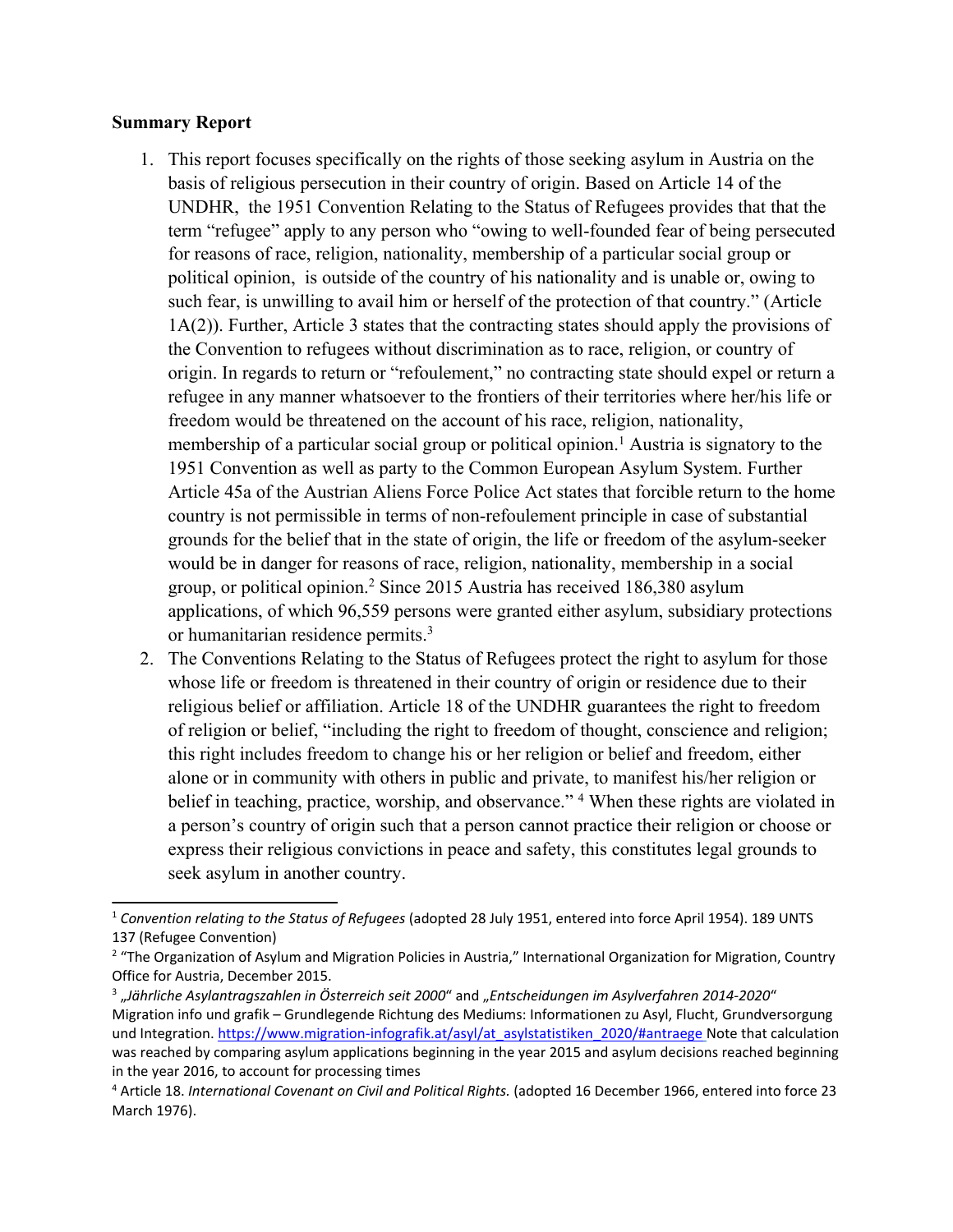- 3. Although the Federal Ministry for Foreigners and Asylum (*Bundesamt für Fremdenwesen und Asyl*, or the *BFA*) does not publish statistics on the grounds of asylum applications, <sup>a</sup> significant number of asylum applications since the 2015 were submitted on the grounds of religious persecution and/or religious conversion. Especially vulnerable to persecution are asylum applicants hailing from Afghanistan or the Islamic Republic of Iran who are either Christian converts, are accused of blasphemy, or those who have otherwise renounced the Islamic faith. Religious organizations throughout Austria have publicly raised concerns about the BFA standards for assessing asylum applications on the basis of religious conversion. The BFA has received criticism by both the Catholic and the Lutheran churches in Austria for intransparent standards of assessment for religious conversion, which have amounted in many cases to arbitrary "religious tests" of asylum applicants. 5
- 4. *Recommendations*: Examples of grounds for the rejection of <sup>a</sup> 2017 Iranian asylum case include the applicants' inability to cite the 10 Commandments, the Creeds, or explain the religious meaning of the sacraments to the satisfaction of the BFA. Asylum applications on the basis of religious conversion should not be decided on the basis of <sup>a</sup> test of religious knowledge. Austria should implement religious literacy trainings amongs<sup>t</sup> state employees, especially within the BFA, that evaluate asylum applications. Such trainings would sensitize those responsible for asylum decisions to the diversity of belief and practice not only within the Christian faith, but also across faith and belief systems. Such training would enable officials to make asylum decisions from an informed and unprejudiced basis, with the focus of such evaluations of levels of religious sincerity always oriented as secondary concerns, relevant only insofar as they influence the danger of religious persecution in the country of origin. GAVE, an NGO based in the Netherlands, has released <sup>a</sup> comprehensive set of guidelines for the evaluation of asylum cases based on religious persecution and religious conversion. They advocate intake interviews that take into account the *personal, social, cognitive, cultural, historical*, and *emotional* aspects of <sup>a</sup> religious conversion, and do not merely test for knowledge of religious history or religious rites. 6 The expertise and recommendations of the GAVE Foundation have influenced public policy in the Netherlands, and are largely in line with the April 2020 decision of the Federal Constitutional Court of Austria. It is imperative that the asylum process in Austria does not itself undermine the fundamental right to asylum on the basis of religious persecution through fundamental misunderstandings of the nature of religious conviction or religious conversion on the par<sup>t</sup> of state officials. We call upon the Austrian governmen<sup>t</sup> to implement measures to ensure fair asylum

<sup>5</sup> See: "Evangelische Kirche kritisiert 'Glaubensprüfung` durch Asylbehörden." *Die Presse*, Nov. 11, 2019. <https://www.diepresse.com/5720895/evangelische-kirche-kritisiert-glaubensprufung-durch-asylbehorden> and "Asyl: Kirchen empört über Umgang mit afghanischen Konvertiten: Evangelische Kirchenspitzen und katholischer Bischof Krautwaschl äußern anlässlich des Schladminger Falles Hossein K. Kritik an Asyl-und Abschiebepraxis." *Katholische Kirche Österreich*, Nov. 11, <sup>2019</sup> [https://www.katholisch.at/aktuelles/127875/asyl-kirchen-empoert](https://www.katholisch.at/aktuelles/127875/asyl-kirchen-empoert-ueber-umgang-mit-afghanischen-konvertiten)[ueber-umgang-mit-afghanischen-konvertiten](https://www.katholisch.at/aktuelles/127875/asyl-kirchen-empoert-ueber-umgang-mit-afghanischen-konvertiten)

<sup>6</sup> Dr. Marnix Visscher. *Credibility of Conversion: Assessment by the Dutch Immigration Service*. 26 February 2019. GAVE Foundation Netherlands.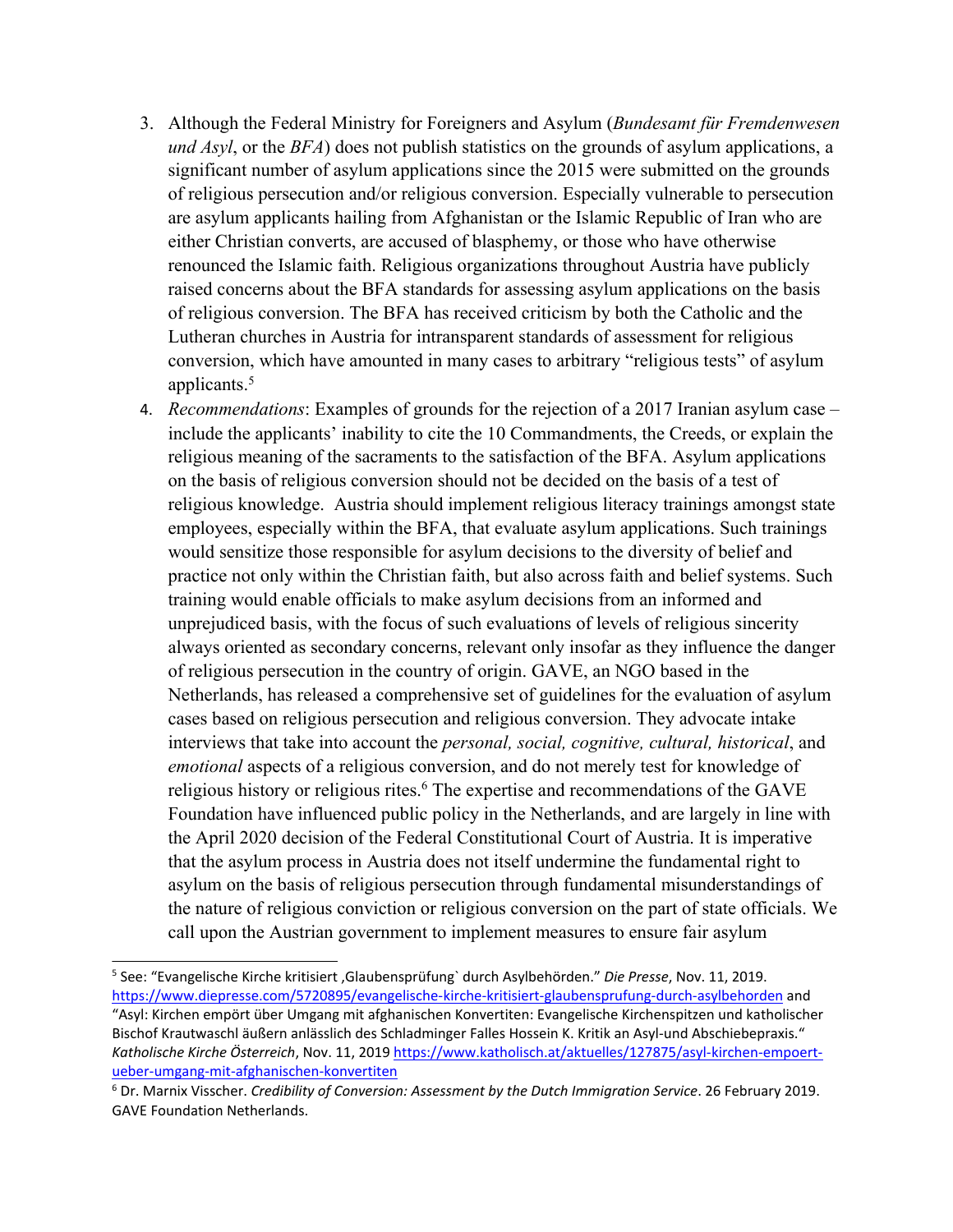processes for those seeking asylum on the basis of threats to their freedom of religion or belief.

# **Sample of relevant recommendations from previous UPR Cycle (2015)**

- 5. *Investigate all allegations of racial profiling, of the practice of unlawful detention and of searches of persons belonging to ethnic and religious minorities, and penalise strictly law enforcement officers who were engaged in such actions.* (Uzbekistan, Supported)
- 6. *Adapt the integration measures by taking into account the current migration situation in order to preven<sup>t</sup> cases of intolerance on the grounds of religion and of ethnic belonging*. (Belarus, Supported)
- 7. *Harmonize anti-discrimination laws by broadening their application scope so as to include the grounds of religion, belief, age and sexual orientation.* (Belgium, Noted)
- 8. *Ensure that law enforcement officials conduct their duties in line with Austria's international obligations, particularly in relation to migrants, asylum seekers and minorities.* (Rwanda, Supported)
- 9. *Abolish the quota system requirement in relation to family reunification*. (Egypt, Noted)
- 10. *Pay specific attention to its human rights obligations in the context of the significant influx of migrants from the Middle East and North Africa to the country.* (Russian Federation, Supported)
- 11. *Protect rights of migrants, asylum seekers, and refugees in accordance with international human rights standards with <sup>a</sup> view to combat discrimination against them.* (Pakistan, Supported)
- 12. *Adapt the integration measures by taking into account the current migration situation in order to preven<sup>t</sup> cases of intolerance on the grounds of religion and of ethnic belonging. (*Belarus, Supported)
- 13. *Continue to raise awareness to eradicate existing prejudices and stereotypes against people with <sup>a</sup> migration background and foreigners.* (Turkey, Supported).
- 14. *Consider the ratification of the International Convention on the Protection of the rights of all Migrant Workers and Members of their Families.* (Bolivia, Noted)

# **UPR 37 (2020) suggested recommendations regarding freedom of religion or belief for asylum seekers**

15. *Introduce religious literacy, FORB, and human rights trainings at federal agencies charged with the handling of asylum applications*